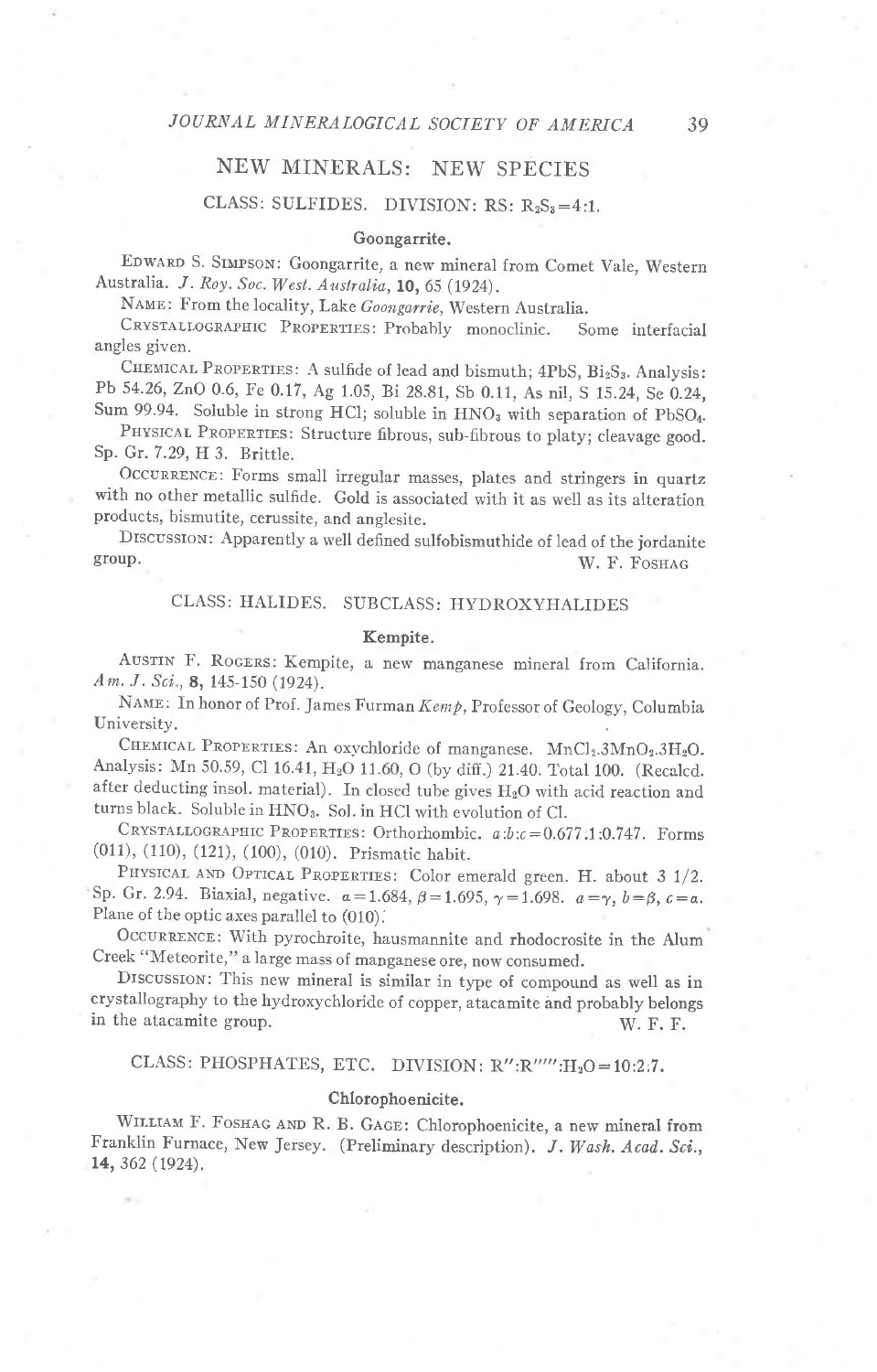NAME: From  $\chi \lambda \omega \rho s s =$ green and  $\varphi o \nu \mu \kappa s s =$ purple red, in allusion to the property it possesses of changing from green in natural light to light purplish red in artificial light.

CHEMICAL PROPERTIES: A hydroxy-arsenate of zinc and manganese, 10 (Zn, Mn) O. As<sub>2</sub>O<sub>5</sub>. 7H<sub>2</sub>O. Analysis: H<sub>2</sub>O 11.60, CaO 3.36, MgO 1.34, FeO 0.48, MnO 34.46, ZnO 29.72, As<sub>2</sub>O<sub>5</sub> 19.24, Sum 100.24. In closed tube gives off water and turns black.

CRYSTALLOGRAPHIC PROPERTIES: Monoclinic with habit like epidote.

PHYSICAL AND OPTICAL PROPERTIES: Color light grayish green in natural light but light purlish red in artificial light. Plane of the optic axes across the prismatic crystals. 2V large with dispersion  $\rho > \nu$ , strong.  $\alpha = 1.682$ ,  $\beta = 1.690$ ,  $\gamma = 1.697$ .

OCCURRENCE: With calcite, tephroite and leucophoenicite in cracks in franklinitezincite ore.

DISCUSSION. The ratio of hydroxide to arsenate is larger than in any of the other well known arsenates. The formula may be written R3As2O8.7R(OH)2.

W. F. F.

# CLASS: PHOSPHATES, ETC. DIVISION: R':R'":R'""=1:2:1.

### Swedenborgite

G. AMINOFF: Ueber ein neues mineral von Langban (A new mineral from Langban). Z. Krist., 60, 262, (1924).

NAME: In honor of Emanuel Swedenborg.

CHEMICAL PROPERTIES: An antimonate of sodium and aluminum, Na2O. 2Al<sub>2</sub>O<sub>3</sub>.Sb<sub>2</sub>O<sub>5</sub>. Analysis: Sb<sub>2</sub>O<sub>5</sub> 54.14, P<sub>2</sub>O<sub>5</sub> 0.23, Al<sub>2</sub>O<sub>3</sub> 34.72, CaO 0.94, MgO 0.52, Na<sub>2</sub>O 8.50, K<sub>2</sub>O 0.21, H<sub>2</sub>O 0.39, Sum 99.68. Insoluble in hydrochloric and sulphuric acids.

CRYSTALLOGRAPHIC PROPERTIES: Hexagonal, prismatic. Forms (0001), (1014),  $(10\overline{1}3), (10\overline{1}2), (10\overline{1}1), (20\overline{1}2), (10\overline{1}0).$   $P_0 = 1.8832, c = 2.8284.$   $c:a = 1.6309.$ 

PHYSICAL AND OPTICAL PROPERTIES: Colorless to wine yellow, transparent. H. 8. Cleavage 0001, distinct. Uniaxial, negative.  $\omega_{Na} = 1.7724$ ,  $\epsilon_{Na} = 1.7700$ . Dispersion strong.

OCCURRENCE: In the England stope at Langban in lenses of limestone with specular iron, richterite, manganophyllite, a berzeliite-like mineral and an unknown white hexagonal mineral.

DISCUSSION. Aminoff points out a relationship to nordenskiöldine:

| Swedenborgite   | Na(AlO) <sub>2</sub> SbO <sub>4</sub> | $c = 1.6309$ |
|-----------------|---------------------------------------|--------------|
| Nordenskiöldine | Ca(BO) <sub>2</sub> SnO <sub>4</sub>  | $c = 1.6442$ |

W. F. F.

# CLASS: PHOSPHATES, ETC. DIVISION:  $R''''':R'''':H_2O=2:1:X$ .

### Vanoxite.

FRANK L. HESS: New and known minerals from the Utah-Colorado carnotite region. Bull. U. S. Geol. Survey, 750, 63 (1924).

NAME: From Vanadium Oxide.

CRYSTALLOGRAPHIC PROPERTIES: Crystals minute with occasional rhombic outline.